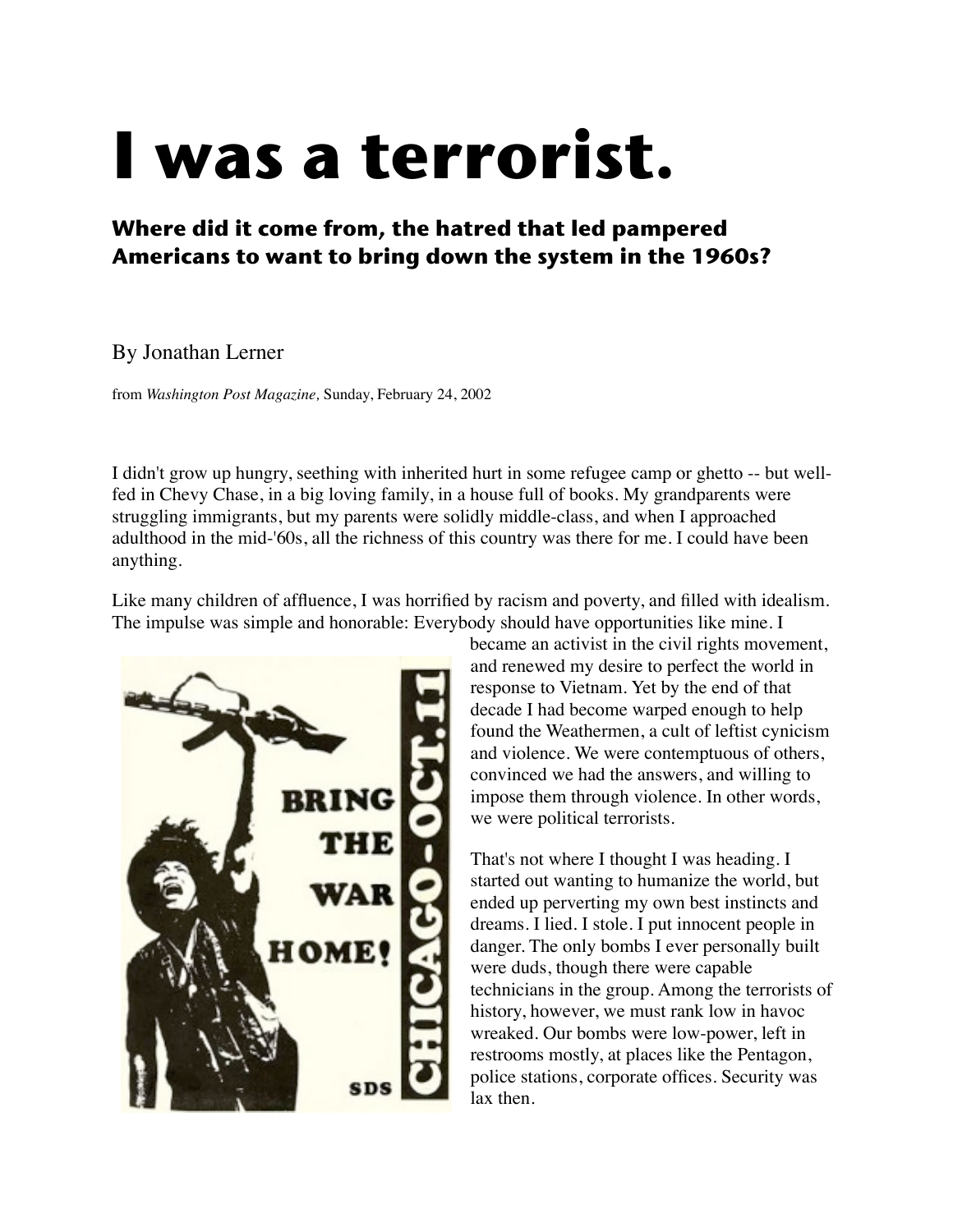We didn't pretend to do real damage with those little devices. It was victory to elude capture, to reveal the vulnerabilities of the institutions we held responsible for war, poverty in the Third World, inequalities at home. Our real weapon was youthful swagger, which is cheap and thrilling to use, and magnifies well through the media. We gloried in our violence, and glorified it, and in so doing, we helped to create the atmosphere in which, to some inhabitants of the planet, terrorism now seems like right action.

Take two snapshots of my past and lay them side by side. The first, one of my most magical early memories, is from a children's concert, in the Hall of the Americas at the Organization of American States -- a part of the Pax Americana I would later hope to destroy. I was invited forward that day to pluck the strings of a harp. I can close my eyes right now and feel that golden sound go through me. I was a sweet little boy. But I was not a nice young man.

The second snapshot is from one of the last public events at which the Weathermen appeared - the Vietnam Moratorium of November 1969, when half a million people came to Washington for a protest intended to be peaceful. As its centerpiece event, more than 40,000 people walked single-file from Arlington National Cemetery to the White House. Each carried a candle and a placard with the name of an American who had died in the war. "Many come from places like Oakland University in Rochester, Mich.," an observer wrote, in Life magazine, "where they tell me they have never marched and do not belong to any political organization. Among them are older couples who occasionally ask for a particular name. The monitors hand them the card swiftly, without asking the relationship."

I stood in Lafayette Square with my comrades and heckled these people for their earnest longing for peace. Then we Weathermen stomped off to an unofficial event, an attempt to trash the embassy of the U.S.-backed South Vietnamese government. The cops wouldn't let us near it, but we weren't picky: Any damage would satisfy. I pulled a length of pipe from my pocket as we ran, and smashed the windshield of a parked Oldsmobile. Like the call-and-response chant of a civil rights picket line, it was answered up and down the block by shattering glass.



Earlier that day, I had gone with several Weathermen to the office of the Moratorium's organizers. We presented ourselves there -- as described in Life, "flat and grim in their shades and work clothes and heavy boots" -- to extort money. We dangled, for barter, the intimation that we might refrain from picking a fight with the police, and mentioned the figure \$40,000. The Moratorium leaders didn't give us any money, but we wouldn't have cooled it if they had. By then we did not want conciliation, at any price.

The Weathermen emerged in 1969 from a far more benign and idealistic leftist grass-roots movement, Students for a Democratic Society. Our faction's name was from a line of Bob Dylan's, appropriated as the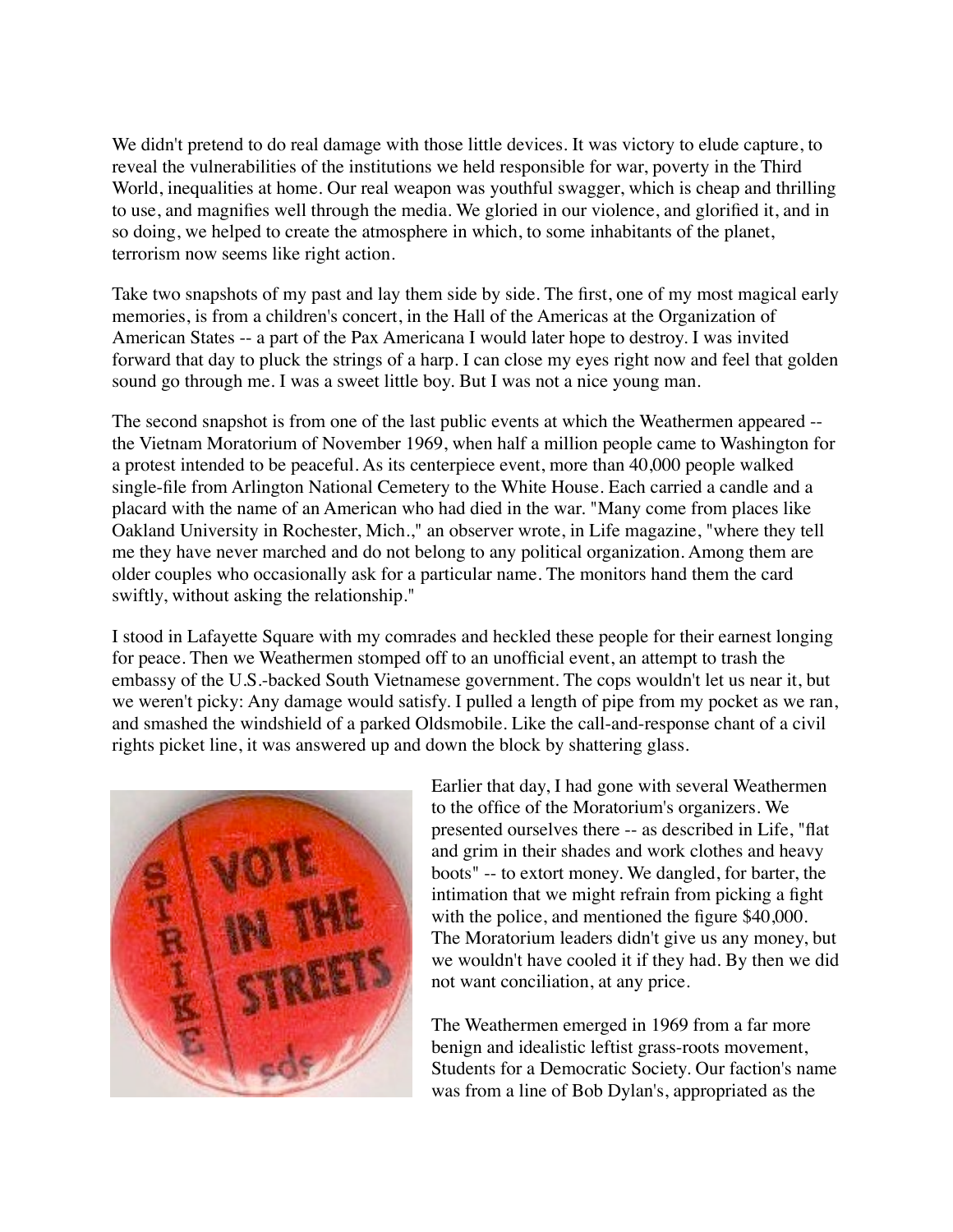title for a position paper, "You don't need a weatherman to know which way the wind blows." To us, the wind was blowing only where we pointed -- meaning, in printable terms, "See things our way, or you're full of it."

An earlier SDS slogan had been "Let the People Decide." Toward the end of that organization's life, some of us reserved the deciding for ourselves. "How many SDS elections did you rig?" a former Weatherman asked me, years later. I stole only one, but it was a crucial vote that made possible the Weathermen's takeover and evisceration of SDS. Along with two other SDS organizers who later, like me, were near the center of the Weathermen, I stuffed offending ballots into a brown grocery bag, and then dropped it in the trash.

Where did I get this cynicism about political process, this lack of scruple, this delight in the sound of breaking glass? Certainly not at home.

My parents were liberals, not radicals. Their boldest political gesture was attending the Lincoln Memorial concert by Marian Anderson when the Daughters of the American Revolution refused to let the African American singer perform in Constitution Hall. I was respectfully aware that many in my grandparents' and parents' generations had been labor activists and communists. But among my own relatives only Great-Aunt Bessie had been involved at all, and we made fun of her because she insisted into old age that the FBI was watching her.

My siblings demonstrated against racism and the war; they participated in the era's cultural upheavals. But they were never hellbent on violence and breaking the law, as I became. Instead, they went on to engaged, unconventional careers: a modern dancer who became a psychologist, a psychologist who makes films and writes songs, an acupuncturist who leads a jazz band. Whatever separated me from them, it wasn't in our family background.

My first political act, in 1961 when I was 13, was to join a picket line to integrate the McLean Gardens apartments in Northwest D.C. I went by myself that day. But I was inspired by some kids I knew from school who had already been to civil rights events. I was drawn to the cause - and to them, because they espoused it, and because they were smart and cool and I wanted to be one of them.

Over the next years, we collected canned food for black people in Mississippi who were boycotting white-owned businesses; we often skipped school to picket the White House. It felt good to be part of this thing for which some people were risking their lives, even if for us it was all fun. It felt wonderful to be part of a tight circle that was welcomed into an enormous movement where people referred to each other as sister and brother and marched to updated spirituals. It was spiritual. It was about connection, about healing the world.

I went off to college, at Antioch in Ohio. There was an SDS chapter, but I never attended the meetings. SDS was then emerging from obscurity, thanks to the expansion of the war and the voracious draft, which put so many male students at risk; eventually it would boast hundreds of campus chapters, a network of regional offices, thousands of paid members, and hundreds of thousands who responded to its calls and rallied against the war. I would join demonstrations, add my passionate voice to the chanting. But I wasn't -- then or ever -- much interested in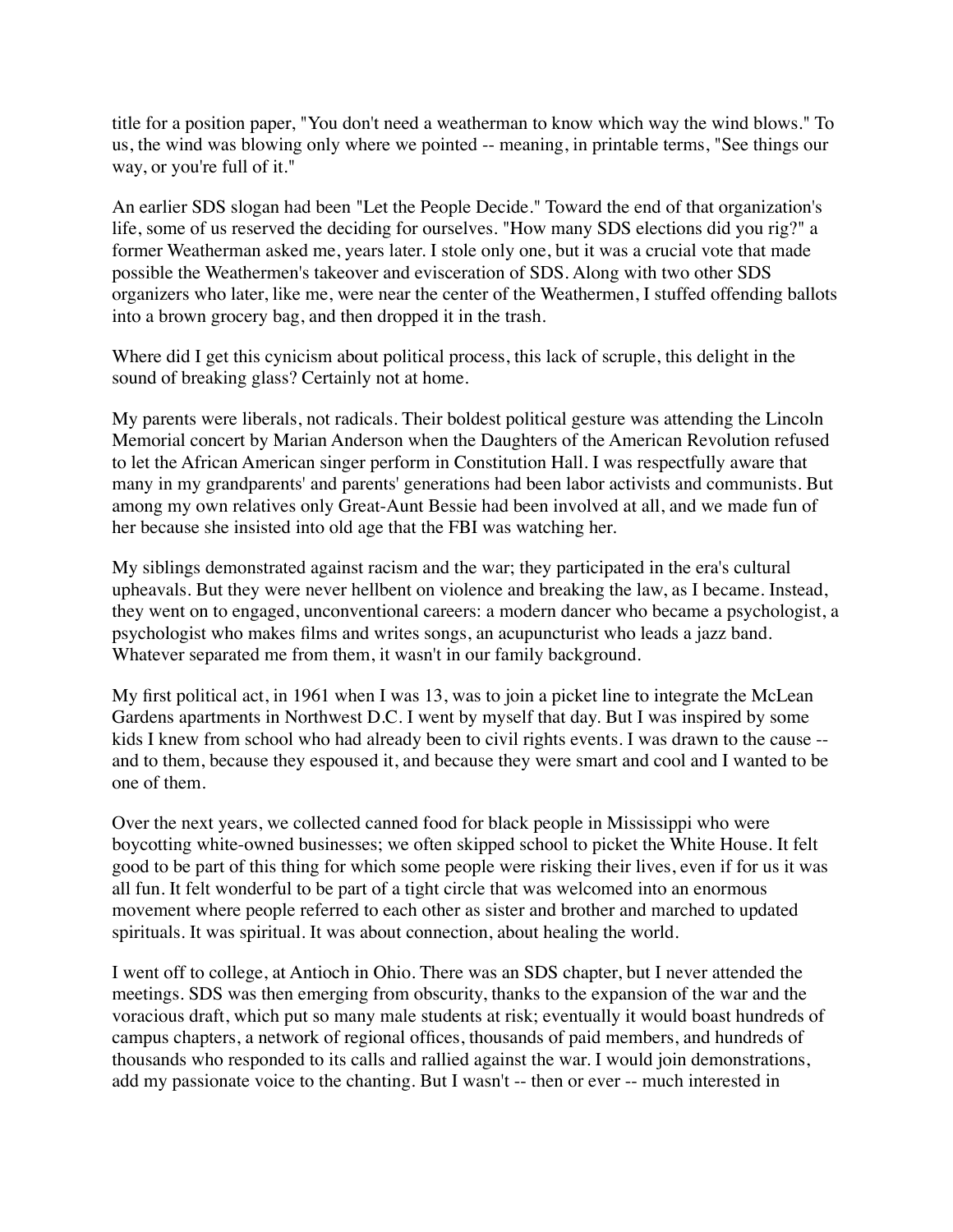theoretical or strategic debates, which dominated SDS meetings. I was into art; the actions I liked best involved image and media, and in those days were called guerrilla theater.

But Jeff Jones, my best friend, was a big radical on campus. That's not all we didn't have in common. He was a sunny, blond surfer from L.A. who'd been a counselor at YMCA camp, while I was an emotionally mixed-up, culturally pretentious East Coast bohemian wannabe. Antioch was small and familial, with no hard separation between the politicos like Jeff and the artists like me. How did we meet? Passing a joint in somebody's dorm room, maybe, or kibitzing on the student union steps. We responded to each other's cleverness, savored the ways we were exotic to each other.

In 1967, after two years at Antioch, Jeff and I both decided -- independently -- to drop out and move to New York. I did it to get involved in professional theater. He did it to join the regional staff of SDS. There was a community of Antiochians in New York -- there on student co-op work



assignments, or, like the two of us, having left school. It was like a branch of the sweet academic village where we'd all met, grafted onto the big city. Jeff and I ran into each other in New York, and made a point of staying in touch.

With a group of those transplanted Antiochians, I once tried an ambitious guerrilla theater. One of these friends had a film studio in a building facing Times Square. From its roof, on New Year's Eve, when millions of people would be in front of their televisions watching the ball drop, we would crash a radio-controlled toy airplane right into the ball, and then release a statement to the press decrying U.S. bombing of North Vietnam.

Those toy planes, with their gasoline engines, look real -- not like jetliners, but like the singleengine craft an antiwar kamikaze might have commandeered then. At a time when people were starving themselves, even immolating themselves, to protest the war, a kamikaze-style attack wouldn't have been so far-fetched. We loved the idea of TV screens filled with the image of a crashing airplane; now of course I get an extra chill from this scenario.

None of us had ever been close to the mechanism of the dropping ball. We paused for a brief discussion of what might happen. Was there a ledge to catch any falling, possibly flaming, debris? Or would the whole rig just tumble into the crowded street? What about the people watching from across the country? Mass panic? If anyone got hurt, we shortly concluded, it would just be their tough luck: Innocent people were dying every day in Vietnam, so why not at home? In the end, we couldn't get the little engine to start in the cold, so we'll never know.

By the way, none of the other participants in this unstaged drama joined the Weathermen. They became, variously, a filmmaker, a muralist, a critic, the founder of a feminist press -- all using their radical sensibilities to touch people. As far as I know, none of them ever again did anything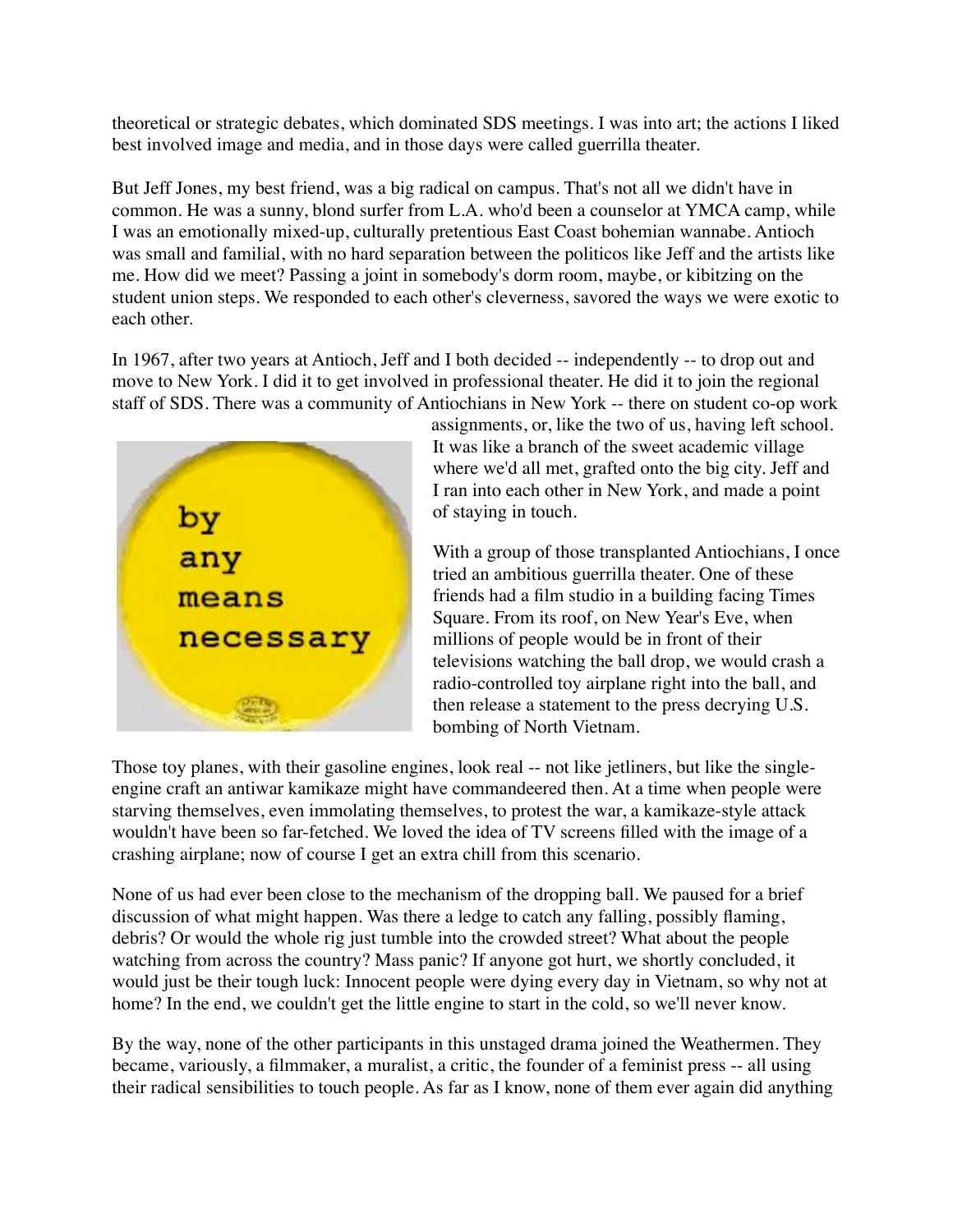that could have hurt anybody. I wish I could say those things about myself -- or that I never had another such glib discussion about the possibility of injuring innocent people.

I had gone to New York for love of art, but images of insurrection were everywhere. Race riots broke over America's cities, in those summers, as surely as bad storms. Newark, across the Hudson, went up, and I went with Jeff to an angry rally condemning the police response. The New York Review of Books ran an account of the Newark battle. The magazine's cover showed a schematic drawing of a gasoline bomb; this picture blazed for a fortnight from news kiosks all over the city. With a group of Jeff's SDS comrades, I watched the film "The Battle of Algiers," about the successful urban guerrilla war against the French: unannounced bombs in coffee bars, weapons hidden beneath chadors, French officers confounded by a diagram of the decentralized rebel organization -- as spread out, invisible and hard to dig up as the roots of an invasive tree. We left the theater breathless, giddy, inspired.

Against all this, the theater and dance workshops I was doing seemed pitiful and unconnected. Also, I felt lonely -- and scared, as should any 19-year-old attempting to break into theater who lacks dramatic talent and emotional armor. But within a few months, I was asked to join the SDS staff. Jeff's friends wanted me to start guerrilla theater groups in the campus chapters. And Jeff said he needed me: We would work together, get an apartment together. I felt close to these people, welcomed by them. And I was impossibly in love with Jeff -- although I was only murkily aware of it at the time.

Is this too sketchy a motivation? Add this dark pencil stroke: My mother died of cancer when I was 16 and a senior in high school. My family fell apart for a while then. I was smart, worldly and bristling with touch-me-not attitude. But I really needed direction and supervision -- hardly forthcoming at Antioch in those days -- and a firm embrace. I needed my mom. I was in worse shape than I knew. But to be an SDS staffer was to seem powerful, pulled together. By joining, in a single step I got a job description (theater director, office manager), a stance toward the world (as a member of an international radical movement), a place in a community that valued me (for my competence and jokes), and time with my best friend (but never enough of that). I felt the politics, and didn't disagree. Still, I joined SDS then, and the Weathermen later, mostly for psychological, not ideological, reasons.

This is how it is in organizations that have the characteristics of cults, and maybe in any group of activists. You get a role that fills some hole in you. The hijacker Mohammed Atta, like me, came from a middle-class family and received a good education. He also happened to have, it was reported by the New York Times, an overbearing father who derided him for being timid and girlish and challenged him to be as successful as his older sisters, a professor and a physician. I don't doubt the fierceness of Atta's Islamic passion. But perhaps he also had something to say to his dad.

In my experience, the glue that bound groups together was not so much ideology as a collective identity based on feeling different -- superior, that is -- continually reinforced by our state of escalating battle. At the center of SDS when I joined, we saw ourselves as part of the enormous youth culture and student movements; but as more serious, because we were trying to lead; more committed, because we were doing it full time, on "subsistence" salaries of \$15 a week; and braver, because we could get into trouble.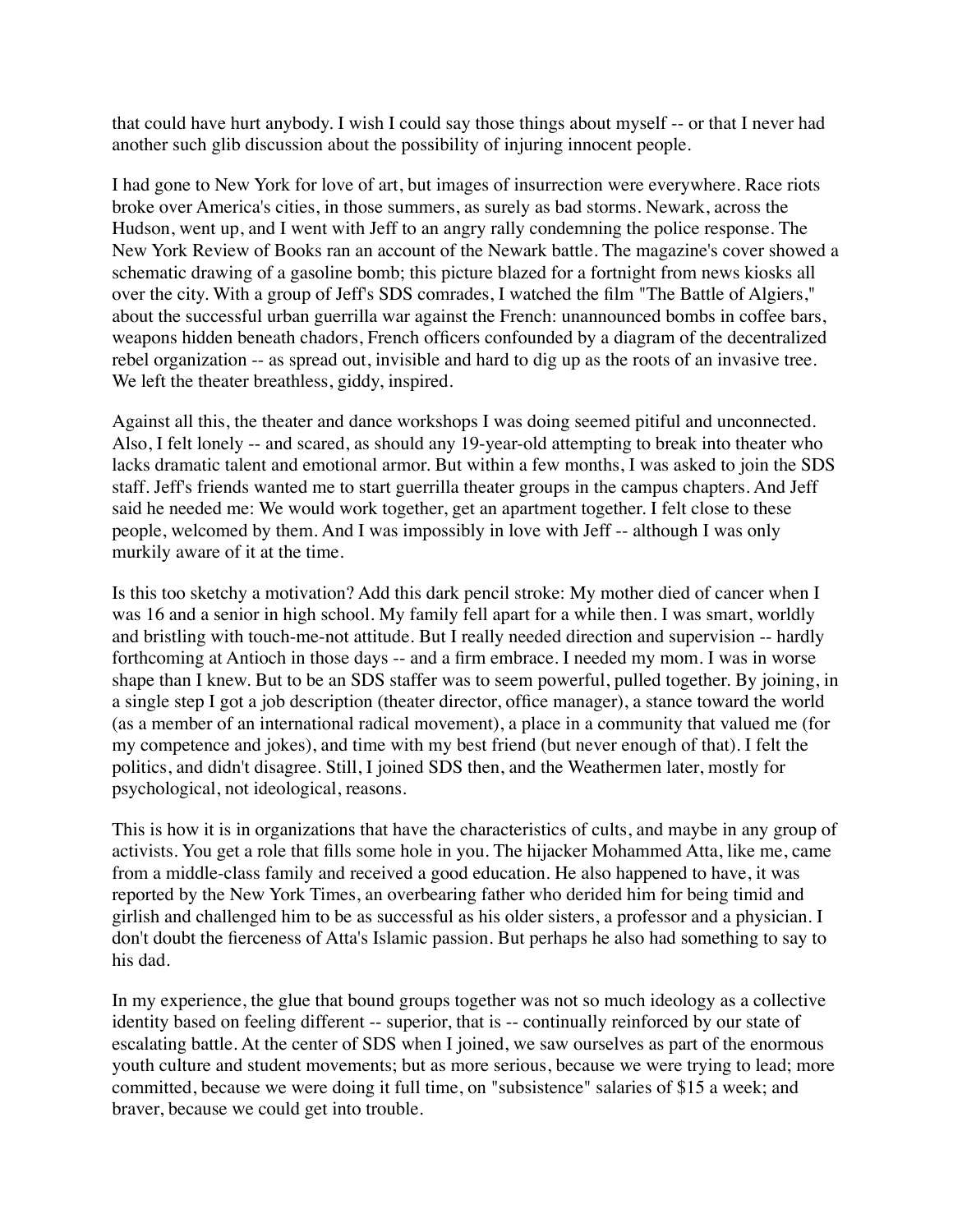

So we felt cooler than the rest of our generation: that our parties were more intense, our sexual and communal-living experiments more liberated and meaningful. We felt ourselves to be more heroic and inventive, closer to people like Che Guevara and Simone de Beauvoir than to your average peacenik or hippie.

We were still driven by political realities -- racism at home, apartheid in Africa, police states in Latin America, and that relentless war being waged in our name. But we became increasingly frustrated, enraged, embittered. We felt torn between our roots in the nonviolent civil rights movement, and our desperation to do something - almost anything -- powerful. Fighting internally over strategy, by 1969 SDS was whirling apart.

This was provoked in part, it must be said, by the dirty tricks of the FBI's COINTELPRO campaign. These included classics like planting agents in our midst to cause dissension and spread rumors, and more inventive tactics like distributing a pornographic comic book depicting

recognizable SDS and black-power leaders having sex and absconding with their organizations' treasuries. I once opened a letter that accused one of our regional organizers of being a secret agent. It was written in a jeering tone, and humiliatingly quoted another line of Bob Dylan's: "Something is happening here, but you don't know what it is." The organizer it named was someone I knew a bit, and liked, and whom I had considered brave and reliable. Of course I assumed that the letter was an instance of FBI disinformation. But I couldn't help myself: I made sure to never have a substantive conversation with him again, and struck him from the mental list of people I would ever trust. It works as simply as that.

When I joined SDS, its inner circle was like a family. But later the Weathermen was more of a cult, especially in its formative period -- the second half of 1969. Paranoia plus egotism plus a worldview that obliterated all subtlety combined to create an atmosphere that was insane.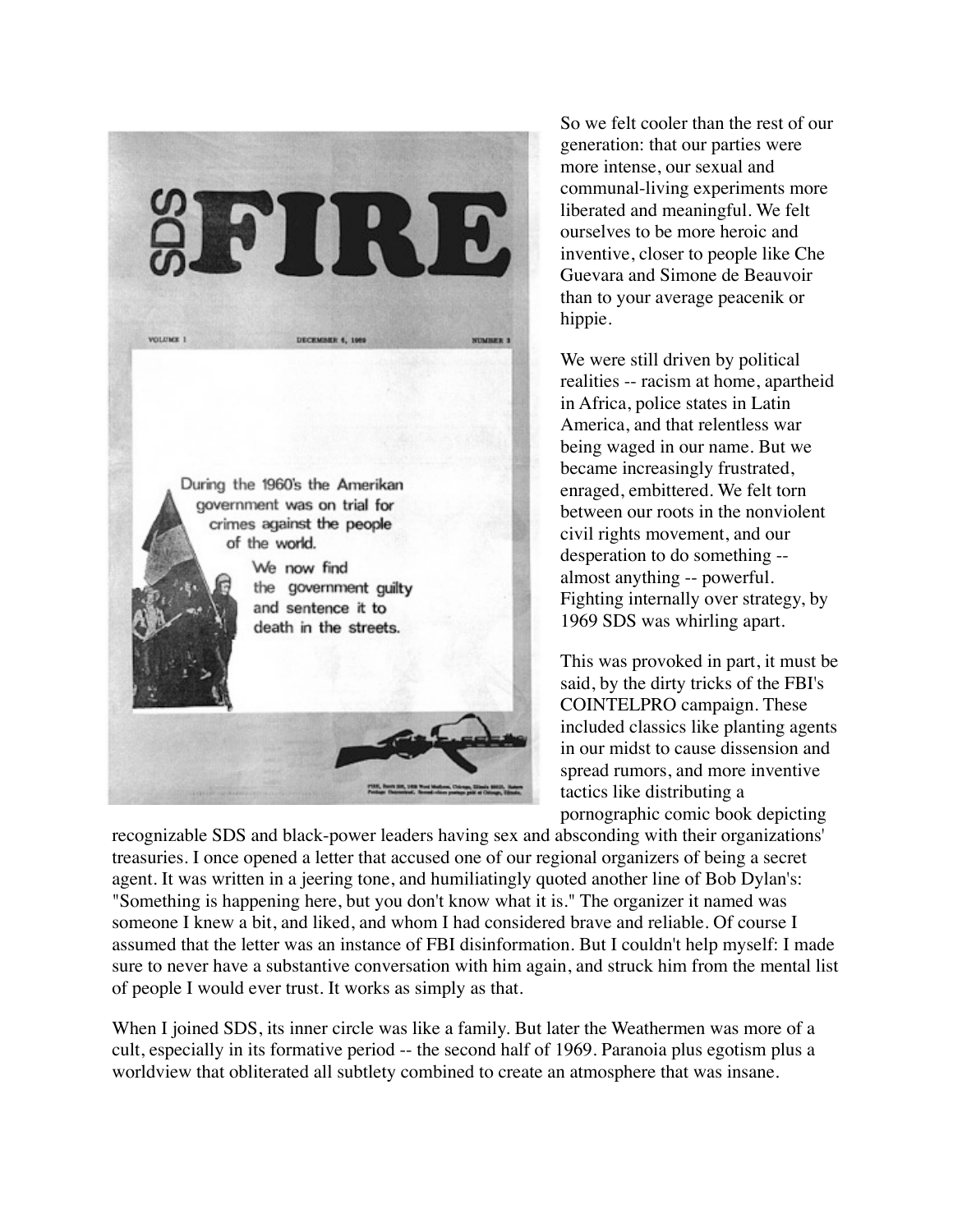You had to parrot the party line. Woe unto you if you uttered some political formulation that sounded too much like what a rival faction -- whose members might have been close friends a few months back -- could have said; or if you had hesitated during that day's confrontation with the cops. You could be subjected to a "criticism/self-criticism" session, in which you were expected to abase yourself and recant, and to then "fight for yourself" and show reconstructed thought. Weatherman ideology, distilled to its simplistic essence, was this: that racism was the organizing principle of American history; that the United States was a thieving imperialist power; that the solution was revolution; and that the way to bring it about was to support black liberation at home and national liberation abroad. There were plenty of other people with such ideas. Some founded tenant unions and radio stations and legal defense teams. Some went on to analyze burning questions like those of natural resources, new technologies or sexual politics, all issues that the Weathermen -- male-identified, and seeing through 19th-century Marxian lenses - addressed only reluctantly and smugly. We weren't even the only radicals who supported the idea of clandestine, armed action. But we were among the few who felt compelled, for reasons originating deep within our individual selves, to actually try it right this minute. We took this step because we had already placed ourselves on a self-propelling spiral of confrontation, never stepping off long enough to notice any other possible paths.

In June 1969, a final rigged election delivered SDS into the hands of the Weathermen. The prize was the national machinery -- nothing fancy, just an office on a seedy Chicago block, with phone lines, a print shop and a membership list; plus intangibles like reputation and reach: SDS was the most visible organization on the American left, with contacts at nearly every campus and in movements around the world. But our goal of a revolutionary militia was the antithesis of big, unwieldy SDS. We quickly squandered all the resources, alienated everybody remotely close, and let SDS collapse.

The following spring, when the United States invaded Cambodia and student protesters were killed at Jackson State in Mississippi and Kent State in Ohio, there were spontaneous strikes and reactions at hundreds of colleges and communities. But by then, SDS was dead. That awful war in Indochina dragged on for another five bloody years, in part because domestic opposition was in disarray. We Weathermen did many reprehensible things, but together they amount to very little next to the thousands of American and Indochinese lives lost and ruined between 1970 and 1975. A strong, focused student movement might have helped end the war sooner. Destroying SDS was our worst, most selfish act.

Instead of building that movement, we spent the second half of 1969 exhorting ourselves to "chaosify Amerikkka," contemplating "revolutionary suicide," proclaiming our willingness to "go out in a blaze of glory." Just like a cult, we spoke this rhetoric of apocalypse. The only element of the typical cult we lacked was the single charismatic leader; our '60s-style innovation was to have a whole group of them. These were mostly people who, like Jeff, possessed a combination of good looks, glib speech and daring posture that the rest of us found irresistible; I wasn't the only person who fell in love with them, one way or another. Still, fewer than 200 people (at a time when SDS had more than 20,000 paid members) chose to join the Weathermen, forming 24-hour living and working groups -- we called them collectives, but now they might be called cells -- in fewer than a dozen cities.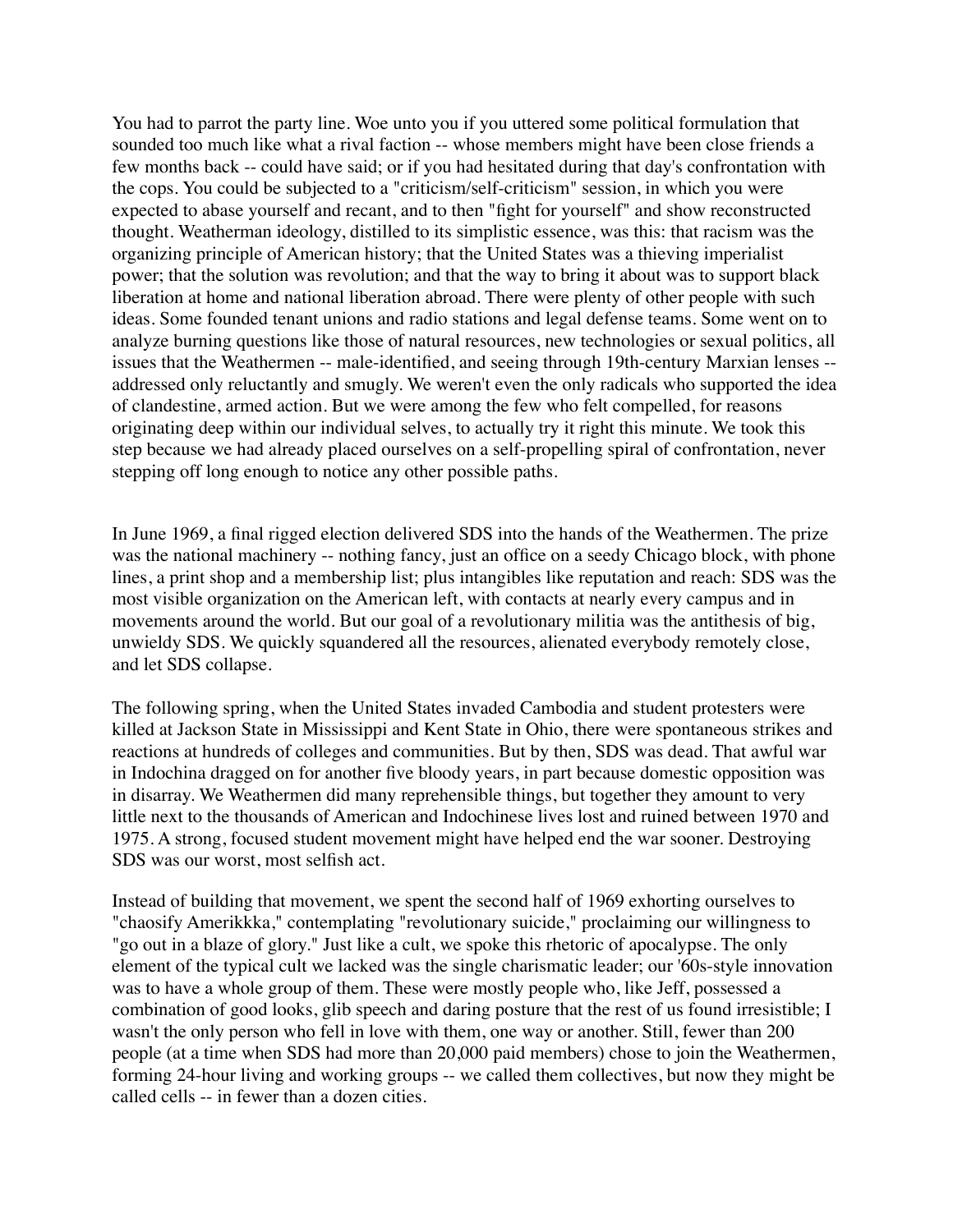Our new conviction was that white college students -- which we ourselves had been so recently -- were irremediably racist, and too soft and spoiled to be revolutionaries. Plenty of affluent white Americans -- radical or not, then and now -- have felt guilt over class and race. It's an understandable, if essentially useless, emotion. But we took our own bleak vision of white people to heart, transforming our guilt into self-hatred.

We made an exception for working-class white street kids. We considered them sufficiently oppressed and alienated to have revolutionary potential. Also -- a big plus -- we figured they knew how to fight. So our Weather collectives would mount actions designed to attract them by showing that we were heavies, too: planting a Viet Cong flag at a beach, and then defending it; running through city high schools shouting, "Jailbreak!"

We did usually end up in fights -- with the people we were hoping to attract, or the police; we didn't convert anybody. Because I worked in the office, and was supposed to keep things there running, I never got any licks in, myself. At our biggest action, the Days of Rage in Chicago in 1969, I stood watching from the shadows as the group gathered, and followed for a few blocks



until the trashing started. That's when I turned back, so I would be sure not to get busted. I was scared of fighting, so I didn't mind being excused; but it added another little twist of guilt.

Our cultivated self-hatred fueled these provocative actions, and it fueled the exhausting way we lived. Nobody had his own room. A collective house would have little furniture, just a few mattresses on the floor; you slept where you fell. For something to wear, as one ex-comrade recalls, you picked through the communal pile to distinguish between "the clean dirties and the dirty dirties." Money, cars -- pretty much anything you brought with you -- was collectivized. We lived on peanut butter and jelly. Sleep and privacy were in short supply.

Even sex was collectivized. Those with power routinely commandeered the bodies of those whom they desired. On a number of occasions there were group sexual encounters of 10, 20, 30 people. We called these orgies, but the term implies something more pleasurable and less forced than what I recall -- even though I was one of those who instigated them. We passed around crab lice, gonorrhea, pelvic inflammatory disease.

What is called to mind by this voluntary state of collective delusion, deprivation and confrontation? Waco? Jonestown? Heaven's Gate? Unlike some cults, the organization didn't instruct us to break ties to our families, so much as to see what we could extract from them. But nobody maintained normal contact. How could you breezily chat with your folks when you were busy torching their hopes for you? My sister passed through Chicago and tried to see me; nobody at the office would tell her where I was that day -- off in the country, learning to shoot an M-1 carbine. Surely she would have been shocked; my family only knew me as a gentle kid. "We always thought you were just handling the money," my stepmother says now. Once I wrote to my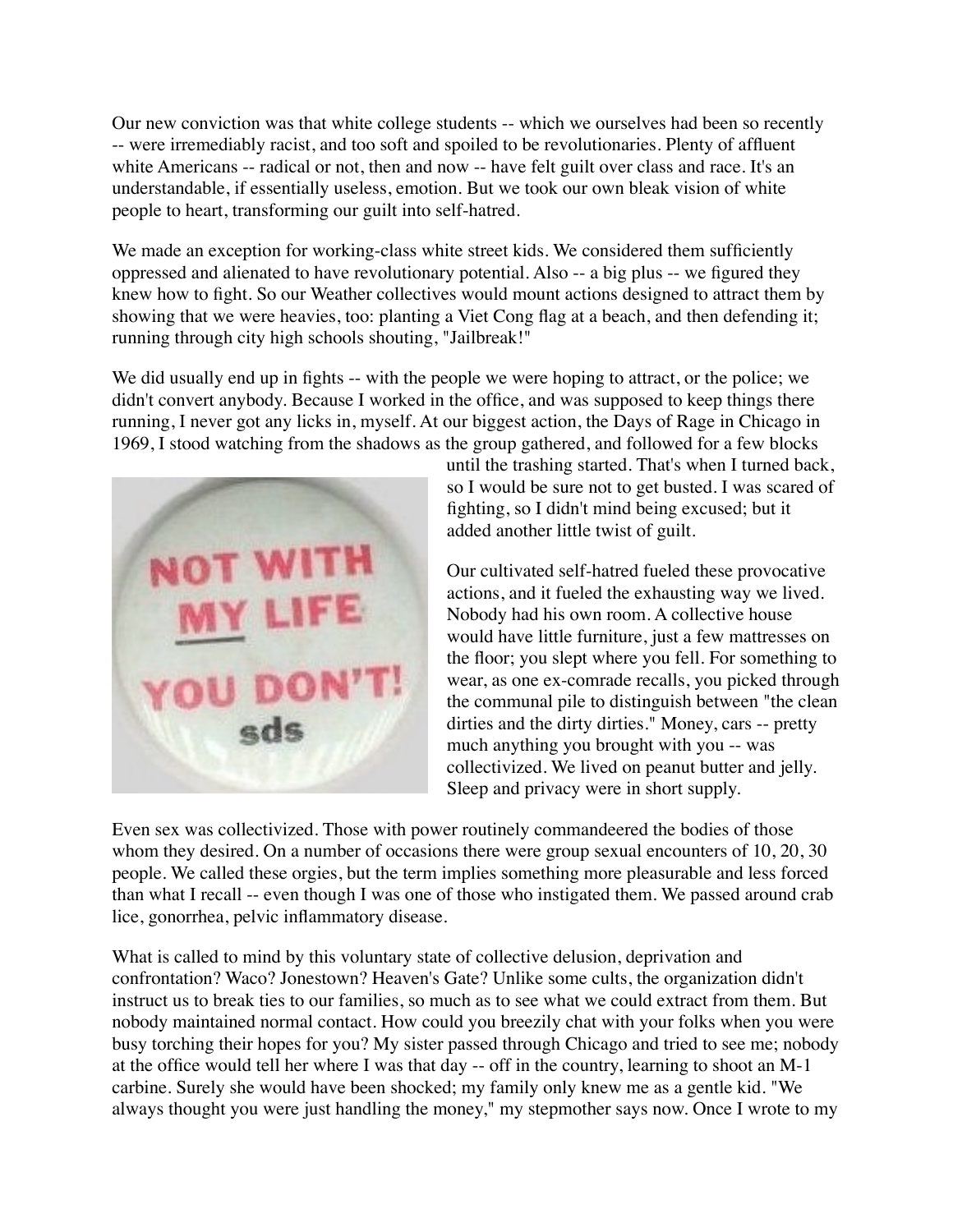mother's brother with some bogus story, trying to guilt-trip him into sending me a check. He replied that he would support me if I would return to school, but not now. "I am," he wrote, "part of the establishment you are trying to destroy." I circled this in red and taped the letter to my office door, a flag of my eagerness to cut myself off at the roots.

Here is an exquisite recipe for slavishness: You see yourself having given everything for the group -- but you never know how long the group will deign to keep you. Individuals' standings were always shifting. People were frequently reassigned from one location to another. Rank-andfile members rose into and then were busted from positions of intermediate leadership - unpredictably, at the word of central committee members. Leading a criticism of somebody, or having sex with one of the male leaders if you were female, could enhance your position. If you were offed from the group, no one would trust you again -- or even talk to you. Sometimes members of the central committee were offed, though the rest of us never knew quite why.

As people accumulated felony charges -- for assault and mob action -- and faced jail, the planning began in earnest for going underground. It was clear that not everyone would go; we underlings waited in excruciating tension, wondering who would get "the tap on the shoulder" that meant elevation to the heroic status of guerrilla.

Because I was working in the office, handling the money -- secretly skimming a bit for the occasional greasy spoon breakfast -- and enjoying the protection of several top leaders who were friends, my circumstances were less brutal. I had a prestigious position, and more freedom than most members, with nobody bossing me around -- and a staff, in fact, to whom I gave orders. Writing leaflets, designing posters, giving press conferences, I got to glorify violence through imagery and words without having to actually fight; anyway, I was supposed to stay away from the battles and raise bail money. Plainclothes cops would follow when I went to the bank or the printer, but I was never snatched and beaten up by them, as some others were. And I came through that period without acquiring felony charges.

But I didn't escape the sting of our internal culture. It finally dawned on people that I'd never been the subject of a criticism session. So, on a date when people from other city collectives were in Chicago for a mass court appearance, one was called. It commenced late in the evening, with me on a stool in the middle of a big circle. In my nightmarish recollection, I have blocked out the specific accusations. Probably they had to do with my never having proved myself in a street fight with the cops. And given how we all glorified battle, I was indeed racked with just such self-doubt. All I do remember is clamming up under the barrage of criticism, and wondering who all these people were. But I knew my best friend Jeff never uttered a peep in my defense. By dawn -- I noticed with a sinking sense of betrayal -- he had dozed off in his chair.

Soon after, in February 1970, I was sent with a group of Weathermen on a propaganda trip of U.S. radicals to cut sugar cane in Cuba. After lunch one day, while I was sharpening my machete, a friend came running to tell me that a newscast somebody had picked up from Miami on a transistor radio said a town house on West 11th Street in New York had blown up, killing several people.In an instant I grasped what had occurred. One of our comrades' fathers owned a house on that street; I'd visited her there. Her collective must have been using the place as a bomb factory, and slipped up. A few weeks later, the Cuban authorities gave us copies of American newsweeklies that confirmed this, and passed along a verbal message from our leadership --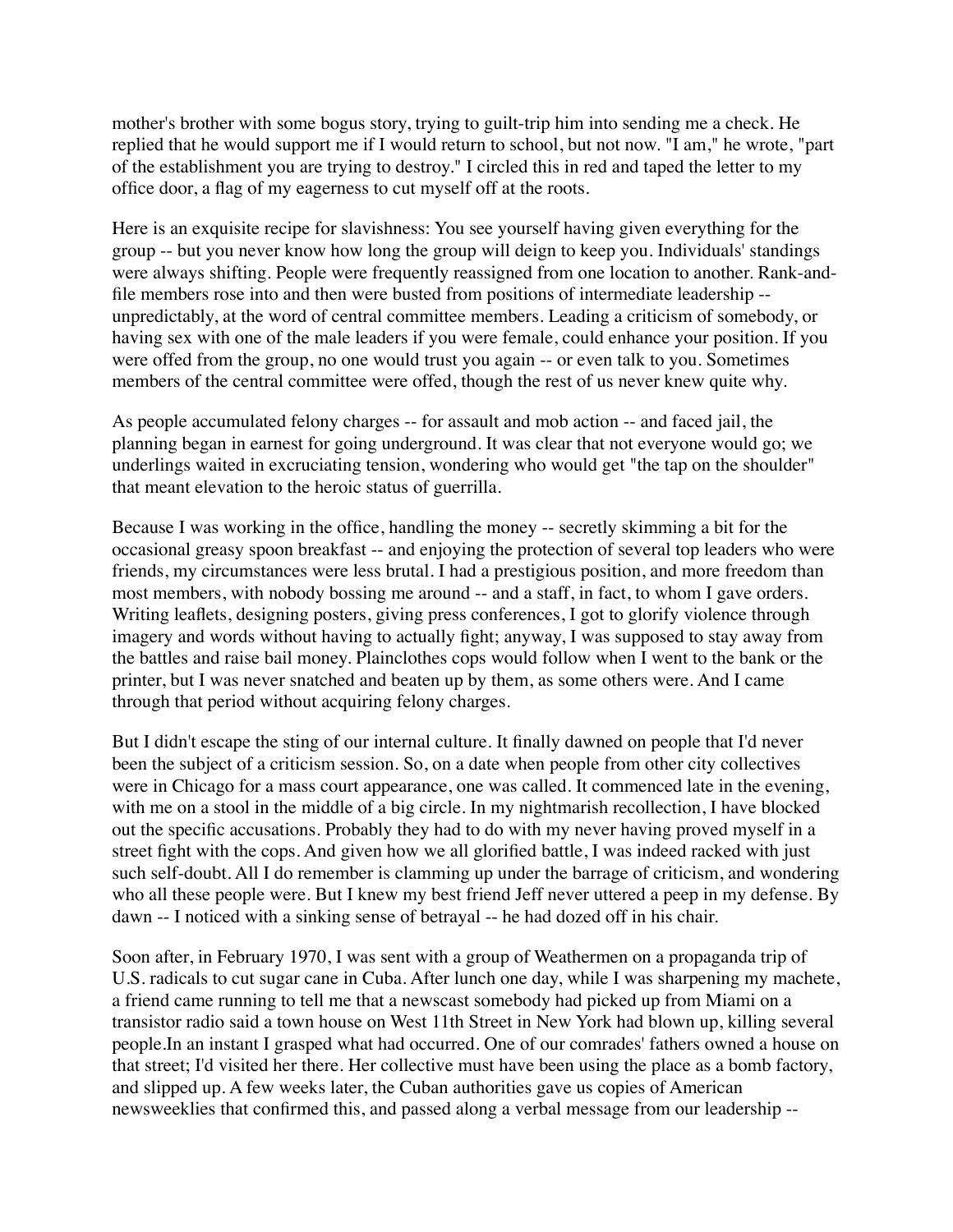conveyed, I have always assumed, through the Cuban representative at the United Nations - telling us not to return. From those magazines, we also learned that the Weathermen had vanished underground. So with three others, I went to Europe. Our plan was to find false ID, make our way back to the States without being noticed, and then reconnect with the fugitive organization. We accomplished the first two parts, but not the third. For nearly a year, until a purely accidental encounter with a Weatherman comrade in a New York subway car, we four were "lost."

The three who blew themselves up had climbed to the reckless pinnacle of Weatherman terrorism: They had, evidently, been making a bomb filled with nails, for an ROTC dance. Their deaths forced a period of reflection, and by the time we four reconnected in New York, the organization had calmed down. It was known now as the Weather Underground. Future bombings would have only symbolic, not human, targets; guns would not be used. This had been agreed to by everyone still a member; people deemed responsible for what had gone wrong, or seen as unremorseful, had been kicked out. And indeed, no one else was ever again physically injured by a Weather Underground bomb.

The internal culture had changed, too. The madness had become hippie mellowness. Gone were the thuggish street-fighting stance, the leather jackets, lengths of chain and steel-toed boots. In their place were moccasins, love beads and long hair -- dyed, of course, for disguise. Jeff and his pals on the central committee had a sweet floppy dog now, and a vintage pickup truck. They looked like any stoned freaks en route to a commune. Youth culture was protective coloration for the fugitives.

This was fine with me. I'd never felt comfortable trying to match the violent revolutionary archetype, despite my facility with the rhetoric. Now I looked forward to a more romantic, less scary organizational life -- conducted around campfires in the countryside, maybe, rather than under bare bulbs in city basements.

Maintaining people underground was hard. Facing no charges, I was told to live openly. Until the Weather Underground imploded in 1976, I remained a member. I was publicly active all that time, too, in antiwar activities and later in support of the militant Native American movement. I had continual contact with the fugitive friends I loved and idealized -- but never enough to make me happy. I was frequently watched by the police. So meeting my comrades required cover stories, disguises and elaborately confusing itineraries.

To spend a week with them, for instance, which I did a number of times, I might tell people I was going camping -- off the grid with some fictitious high school friend. Then I would leave my apartment, take a bus and then another to the house of a publicly unconnected supporter. There I would pick up my fake ID, put on a hat and false glasses. Then I would take a taxi to the train station, a train to a nearby city, and from there an airplane to the city where my underground friends were waiting.

Still, I lived with the constant fear that I might accidentally blow my friends' cover. And I felt guilty over the extra sacrifices of their lives underground, and self-loathing for not being fully that which we revered, a guerrilla.So as long as I chose to stay with the organization, I remained weak, effaced and mildly but continually put down -- by myself as much as the group. The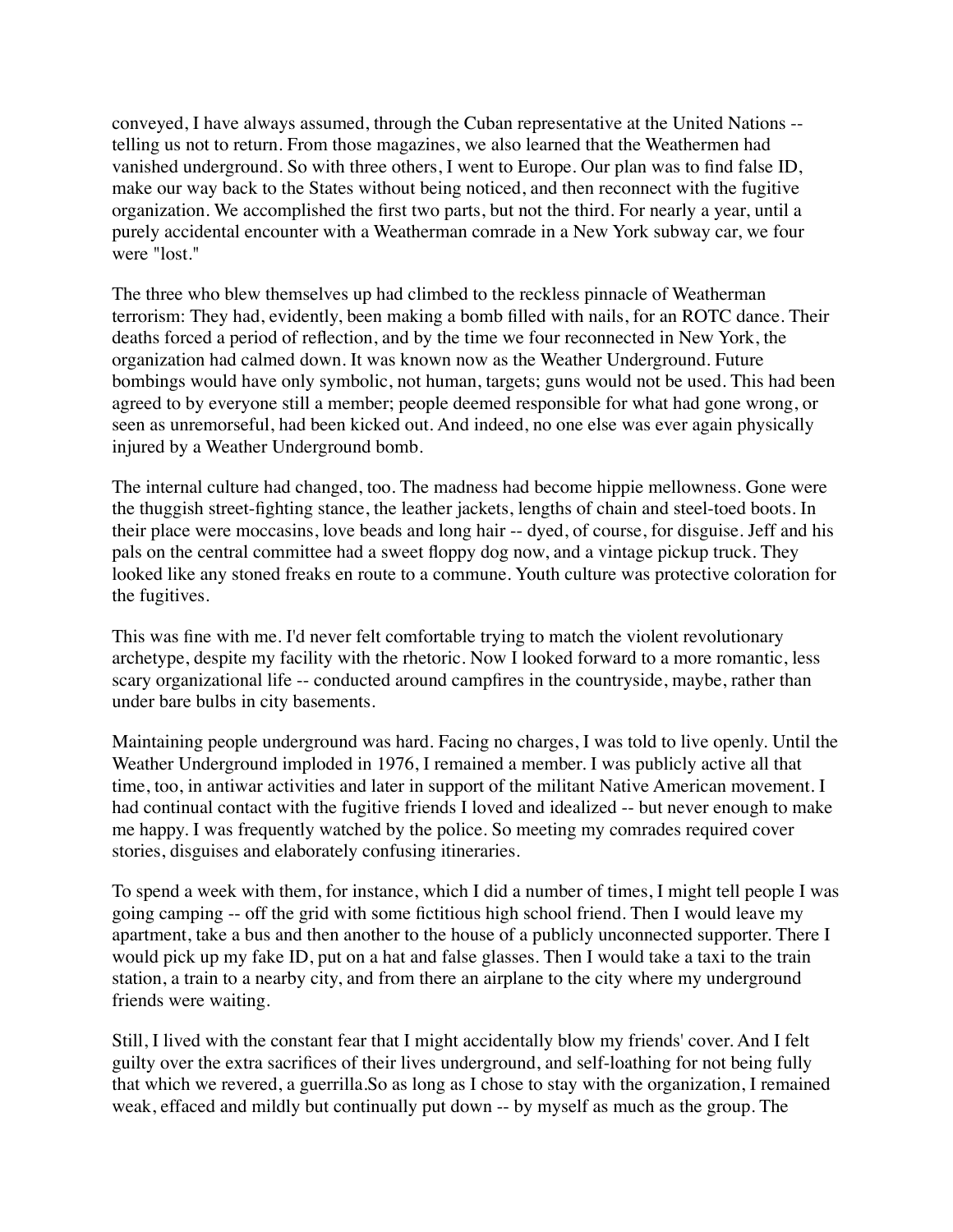subtext of my own story was desire for an intimacy and belonging that was always just out of reach, never fully attainable. Other people had their own peculiar motivations. But for every member of the Weather Underground, there was something going on besides the politics, something to get or prove.

As the movement that began in the '60s was petering out, for the Weather Underground selfperpetuation became the point. The same leaders stayed in place the whole time. The members were decentralized, so that even those of us who had known one another for years could be kept out of contact. Occasional squeaks of dissent were easily muted. Venally, the leaders lived better -- in bigger houses, driving cars instead of using public transport. They held their secret meetings with the richer, more glamorous supporters in nice restaurants, while lesser fugitives met their contacts at Burger King.And as usually happens to groups based on corruption, deceit and unexamined loyalties, the organization eventually tore itself apart.

As the Vietnam War ended in 1975, taking the antiwar movement with it, our leaders hatched a classic Marxist-Leninist plot. Using secretly directed activists like me, the Weather Underground would start a "public" front organization. But the unaffiliated participants we gathered in turned out to be less stupid than this transparent scheme required, and soon angrily realized the thing was being controlled from someplace they couldn't quite see. They weren't smart enough to walk away, though. Instead -- in the grim communist tradition -- they instigated a "rectification campaign" of accusation, recrimination and surreal miniature show trials, to determine just who among us had sold out the revolution most. And the Weather Underground quickly splintered apart.I had objected to this "front organization" plan, but as usual allowed myself to be told what to do. Now I felt bitter at everybody involved for our grandiosity and games. And at myself for caving in, and letting my emotions and personal loyalties be manipulated. I had one last, sour meeting with Jeff, in a Chinese restaurant, and got from him neither explanation nor apology. His mellifluous tongue was thick and dumb now: He could not explain his role, nor would he acknowledge how our friendship had been used. Suddenly it felt easy to walk away.

A few people retained their zeal for revolutionary violence and later did things to land themselves in jail, where some still reside. For most of the Weathermen, like Jeff and me, the legal consequences were negligible. We came to in a daze. We crawled off to lick our wounds, learn to be responsible grown-ups -- hard work, for the inexperienced -- and come to terms with what we had done.

It has taken me until now -- 25 years -- to fully realize how foolish and wrong we were, and to be able to say these things out loud. I had to wait for my father to die, so I wouldn't break his heart. I try not to gratuitously hurt people anymore. And I had to know for sure that the life I have made is good for me, and good for the world, and all mine. I still have my political sensitivities, to things like racism and the dangerously worsening disparity between the rich and poor of the world. But I do not need to be the one who changes it all. It feels strange to find myself supporting our country's current war. I certainly have my criticisms, my dismay that it is necessary, my fears of what it will provoke. But I am not confused at all about defending a society resilient enough to have me as a full participant -- after I devoted my youth to tearing it all down.

## **Postscript, 2004**